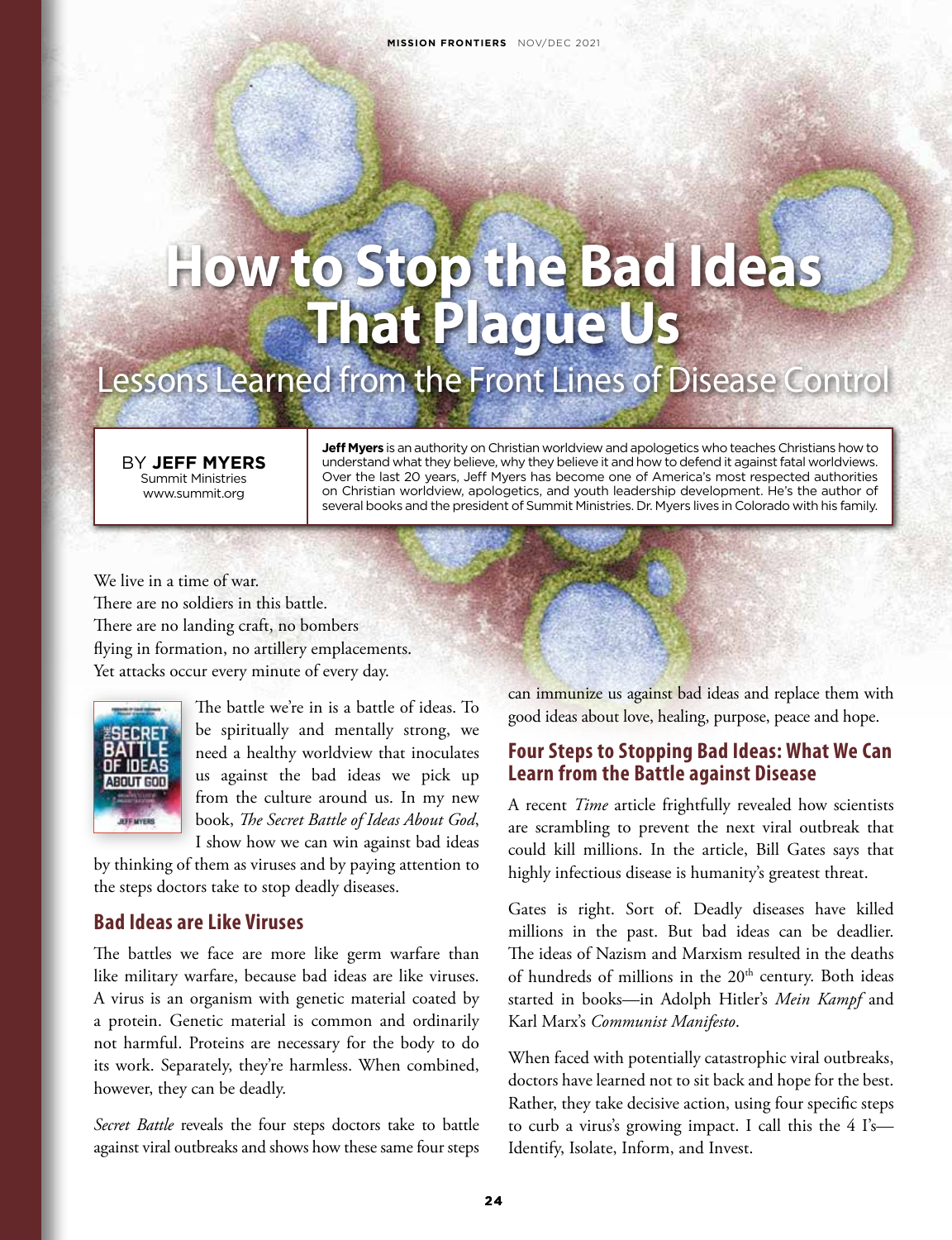**When faced with potentially catastrophic viral outbreaks, doctors have learned not to sit back and hope for the best. Rather, they take decisive action, using four specific steps to curb a virus's growing impact.**

#### **First, doctors identify the virus' characteristics.**

Doctors can identify viruses by the symptoms they cause: aches and pains, fever and so forth. We can identify the symptoms of bad ideas, too. Among Christians, for example, a terrible "virus" is striking the young. One measure of the virus' reach is how many drop out of church. Up to 75 percent of students who were significantly involved in church in high school no longer attend church as 20-somethings, and only 35 percent return and attend regularly (defined as at least twice a month).

Many think higher education is the problem. It's not. Those who don't attend college after high school are even more likely than college-goers to stop attending church.

As I've worked with tens of thousands of young people, I've seen how easily their minds are taken captive by worldviews such as secularism, which says that God is irrelevant; by postmodernism, which says that the search for truth is fruitless; and by New Spirituality, which teaches that everything is one and that we are all gods.

A recent study by the Barna Group, commissioned by my organization, shows that such worldviews don't just infect the young. We found that among church-going Christians,

- 61% agree with ideas rooted in New Spirituality.
- 54% resonate with postmodernist views.
- 38% are sympathetic to some Muslim teachings.
- 36% accept ideas associated with Marxism.
- 29% believe ideas based on secularism.

The battle of ideas affects us all. We need to identify ideas that stand against Christ so we can take every thought captive in obedience to Him (2 Cor. 10:5).



### **Second, doctors isolate the virus' impact by tracing where it has been and who is at risk.**

Idea viruses hitch rides on someone or something that otherwise seems completely harmless. Just as viruses trick the body because they're coated with proteins, something the body finds beneficial, bad ideas are lies coated in bits of truth. For example:

- "The physical world is all we can see" (Therefore, anything spiritual is merely a creation of the human imagination.)
- "Some rich people are greedy" (Therefore, we are justified in confiscating wealth.)
- "Often, religious people lie" (Therefore, no religious message should be believed.)
- • "Forces are at work beyond what we can see" (Therefore, God must be a force, not a person.)

Bad ideas masquerade as something good—or at least harmless. Otherwise, they wouldn't spread. Bad ideas can seem good at first because they give us a feeling of power. We need to be able to isolate what makes them deadly so we're not caught off guard.

## **Third, scientists inform people of how to stop the virus.**

William McGuire, a psychology professor in the 1950s, specialized in showing people how to resist bad ideas. He suggested that you don't just tell people the truth; you also inform them of the lies that stand against the truth. You give them a little of the disease so they can build an immunity to it. It's called inoculation. Inoculation worked against deadly viruses such as polio and smallpox. McGuire thought it might also help people resist bad ideas.